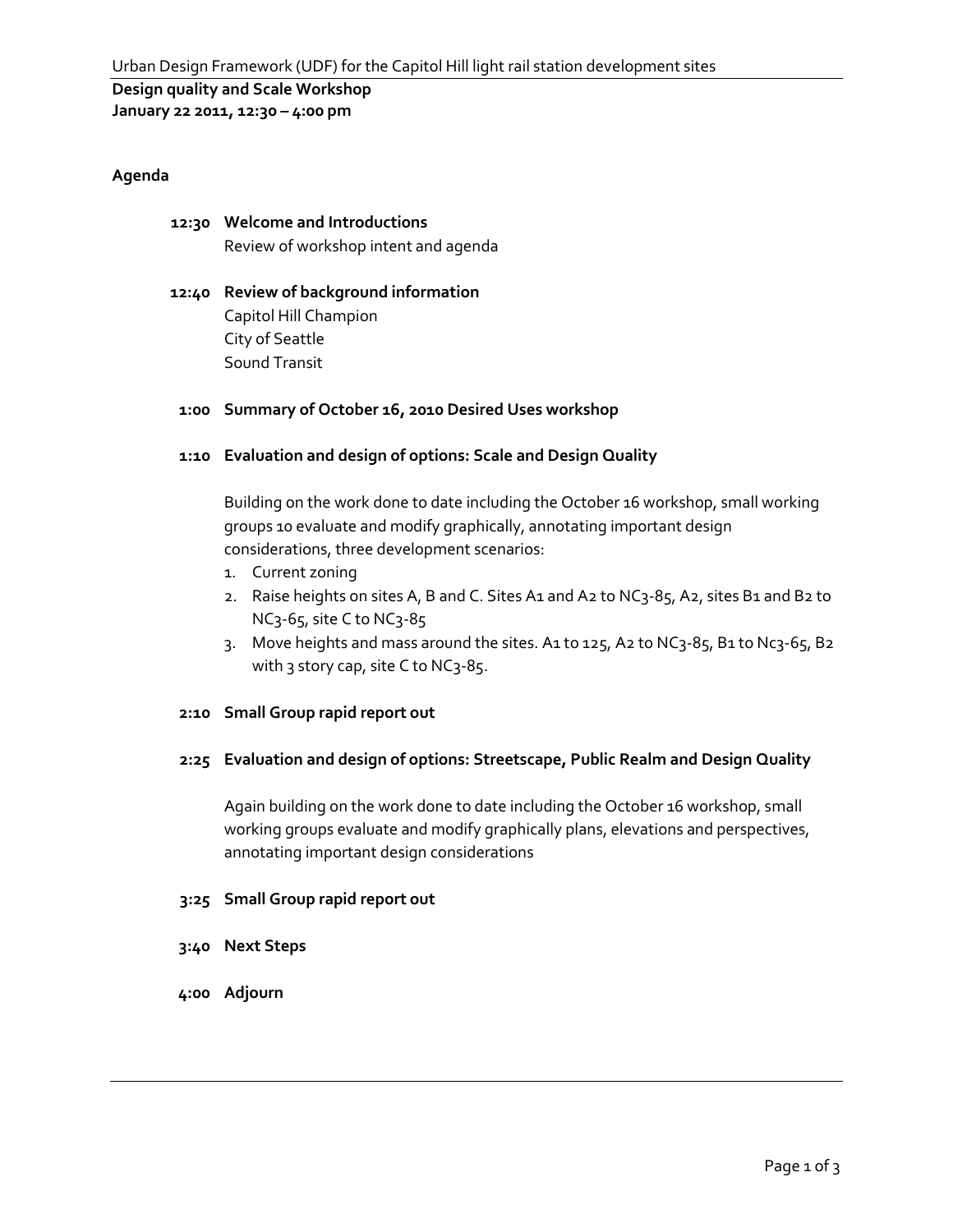#### **Design quality and Scale Workshop January 22 2011, 12:30 – 4:00 pm**

# **Design, Scale, Public Realm and Streetscape Items to be addressed in the Urban Design Framework**

*Italicized* items are directly from the February 2010 "*Capitol Hill – Broadway TOD Development Guidelines and Urban Design Recommendations Report"*

**Appropriate Scale**: *Consider allowing additional height or FAR* as desired by the community in recognition of the context and prominent neighborhood and prime urban infill location

#### **Design Quality and Public Realm:**

- Provide for *mid-block, retail connections from Broadway to Nagle Extension and Nagle Place Integrate station entries into adjacent development*
- *Connect the Sound Transit parcels and station entries across Nagle* Place *and* E. *Denny to Cal Anderson Park*
- *Ensure the highest quality design and development on the TOD parcels*
- Design buildings that *positively respond to valued existing and future community assets*
- Design buildings that *provide variety* in mass and scale *and avoid large, uniform building masses*
- Create unique, site-specific design criteria and development standards; consider applying some development standards on an aggregate instead of parcel-by-parcel basis to achieve quality public open space such as a woonerf/festival street on the Nagle Place Extension and E. Denny Way
- Energy: *Explore the potential synergy of a district approach to utilities*, to optimize energy use, optimize solar exposure for PV arrays, and other alternatives
- Low Impact Development: achieve ecologically-sensitive stormwater management and infrastructure

#### **Streetscape:**

- Future development should provide meaningful interface with forthcoming streetcar 10<sup>th</sup> Avenue East streetscape and function
- *Improved pedestrian crossings at all intersections adjacent to ST parcels*
- *Increase size of transit waiting areas* to reflect the new, multi-modal transit options
- Design *Nagle Place and Denny Way as Festival streets (per SDOT criteria)*

Revisions to traffic operations

- Determine extent and location of street level uses
- Right-of-way uses including but not limited to sidewalk cafes and mobile vending opportunities
- Explore including ground-floor, active commercial uses across the entire site facing on Broadway Ave E, E John Street, E Denny,  $10^{th}$  Ave E as well as the Nagle Place Extension public plaza